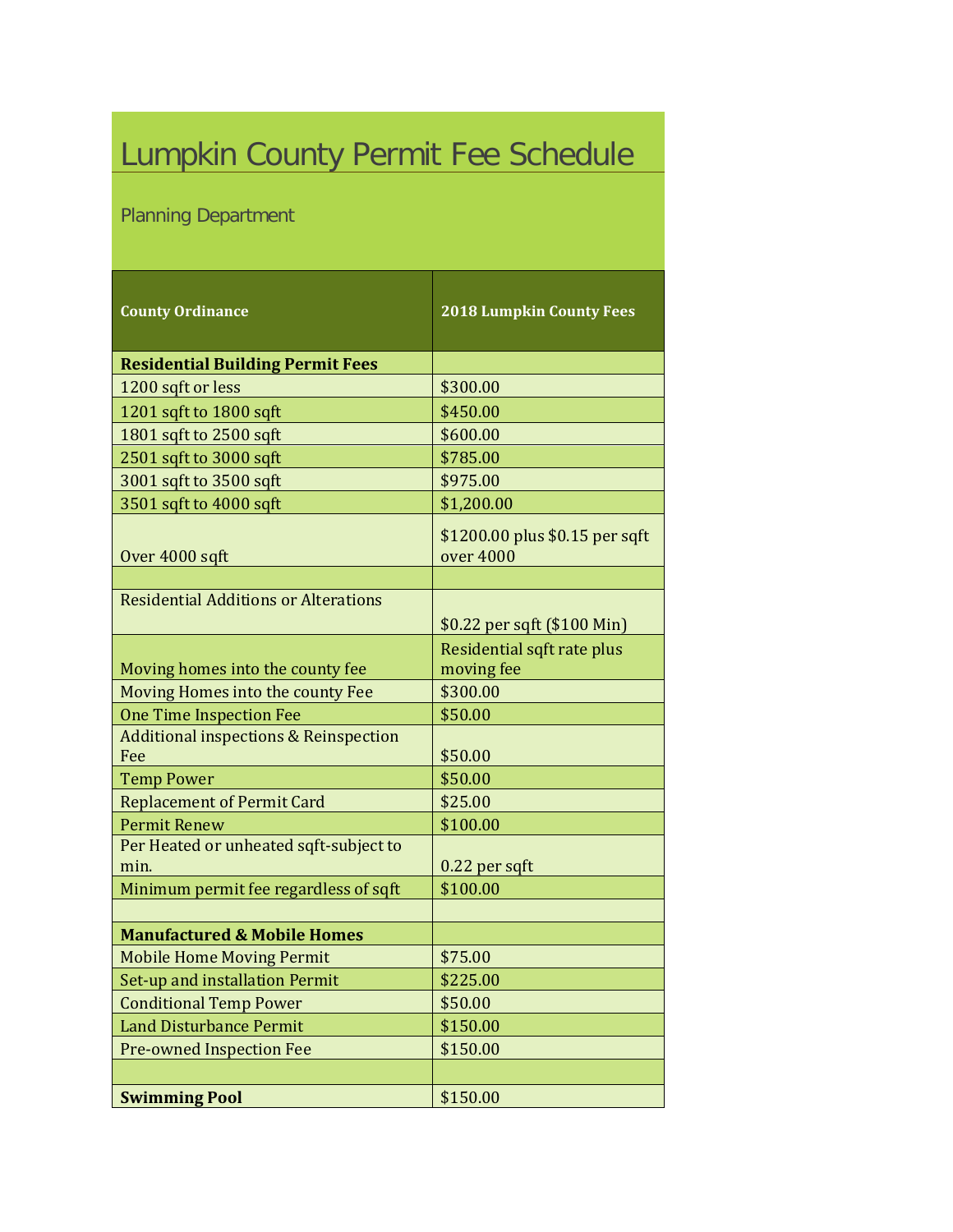| <b>Commercial Building Permit Fees</b>           |                                                         |
|--------------------------------------------------|---------------------------------------------------------|
| 1000 sqft or less                                | \$525.00                                                |
| 1001 sqft to 2000 sqft                           | \$750.00                                                |
| 2001 sqft to 2500 sqft                           | \$975.00                                                |
| 2501 sqft to 4000 sqft                           | \$1,200.00                                              |
| 4001 sqft to 6500 sqft                           | \$1,500.00                                              |
| 6501 sqft to 10000 sqft                          | \$1,875.00                                              |
|                                                  | \$1875.00 plus \$0.15 per sqft                          |
| Over 10,000 sqft                                 | over 10,000                                             |
| <b>Additional inspections &amp; Reinspection</b> |                                                         |
| Fee                                              | \$50.00                                                 |
| <b>Replacement of Permit Card</b>                | \$25.00                                                 |
| <b>Commercial Additions or Alterations</b>       | $$0.25$ per sqft                                        |
|                                                  |                                                         |
| <b>Non-Commercial Out-Buildings</b>              |                                                         |
|                                                  | \$0.10 per sqft (\$100 min.)                            |
|                                                  | plus \$50.00 each plumbing,                             |
| <b>Chicken Houses</b>                            | electrical, mechanical<br>\$500                         |
| <b>Commercial Additions or Alterations</b>       |                                                         |
|                                                  | $$0.25$ per sqft                                        |
| <b>Land Development Fees</b>                     |                                                         |
| <b>Extension Fee- Preliminary Plat</b>           | \$100.00                                                |
| <b>Plat Approval for Recording</b>               | \$35.00                                                 |
| <b>Plat Recording to Disc</b>                    | \$5.00                                                  |
| <b>Subdivision Preliminary Plat per Lot</b>      | \$75.00                                                 |
|                                                  |                                                         |
| <b>Subdivision Final Plat per Lot</b>            | \$15.00 (\$150 MIN)                                     |
| <b>LDA</b> per Disturbed Acre                    | \$30.00 (\$150 MIN)                                     |
| <b>Stop Work Order Processing</b>                | \$150.00                                                |
| <b>NOI per Disturbed Acre</b>                    | \$40.00                                                 |
| <b>Residential ESCP Plan Review</b>              | \$40.00                                                 |
|                                                  |                                                         |
| <b>Commercial Plan Review</b>                    |                                                         |
| Disturbed Area:<br>less than 5                   |                                                         |
| Acres                                            | \$300.00                                                |
| 5 to 10 Acres                                    | \$750.00                                                |
| 10 to 25 Acres<br>Over 25 Acres                  | \$1,500.00                                              |
|                                                  | \$1500.00 plus \$150.00 per                             |
| <b>Multi-Family Application Fee</b>              | additional acre                                         |
|                                                  | \$50.00 per acre + \$25.00 per                          |
|                                                  | Multi-family building with a<br>minimum fee of \$250.00 |
|                                                  |                                                         |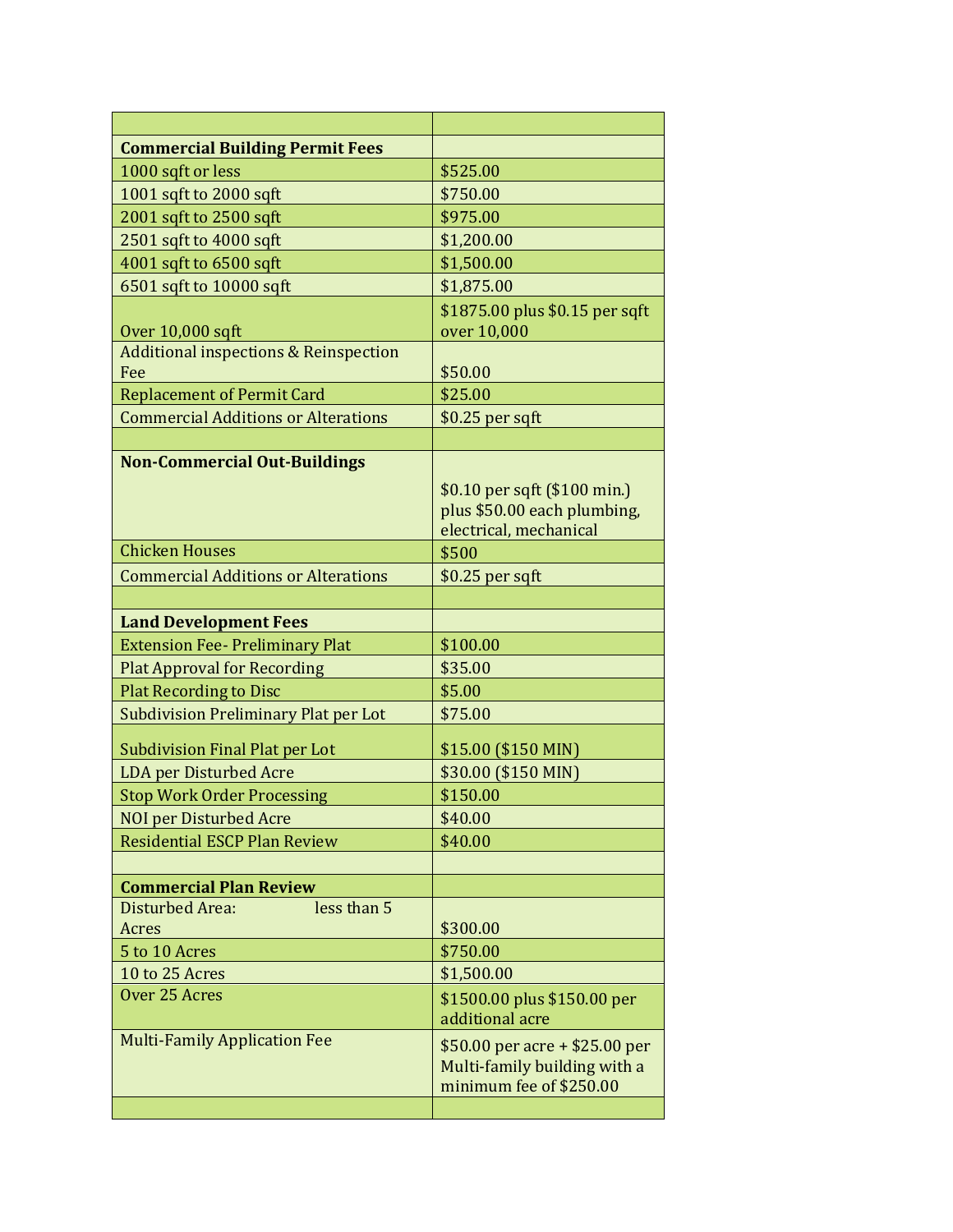| <b>Cell Tower Permit</b>                 |                                              |
|------------------------------------------|----------------------------------------------|
| <b>Plan Review</b>                       | No longer allowed per state                  |
| <b>New Tower Building</b>                | \$500.00 State Cap                           |
| Co-Location                              | \$500.00 State Cap                           |
|                                          |                                              |
| Variance or Appeal                       | \$225.00                                     |
| <b>Advertising Fee</b>                   | \$30.00                                      |
|                                          |                                              |
| <b>Land Use Fees</b>                     |                                              |
|                                          |                                              |
| Special Land Use Permit (SLUP)           | \$150.00 per acre                            |
|                                          |                                              |
| <b>Land Use Map Change</b>               | \$225.00                                     |
| Variance to Character Area Standard      | \$225.00                                     |
| <b>Appeal of Administrative Decision</b> | \$225.00                                     |
| Advertising                              | \$30.00                                      |
|                                          |                                              |
| <b>Signs</b>                             |                                              |
|                                          |                                              |
| Signs per sqft. of sign area             | \$3.00                                       |
|                                          |                                              |
| <b>Business License</b>                  |                                              |
| <b>Number of Employees</b>               |                                              |
| $0 - 3$                                  | \$75.00                                      |
| $4 - 9$                                  | \$185.00                                     |
| 10-19                                    | $$200.00 + $6.00$ per                        |
|                                          | employee                                     |
| 20-99                                    | $$275.00 + $4.00$ per                        |
|                                          | employee                                     |
| 100 or more                              | $$760.00 + $2.00$ per                        |
|                                          | employee                                     |
| <b>Business License Mailing Fee</b>      | \$2.00                                       |
|                                          |                                              |
| <b>Copies</b><br>1-5 sheets              | \$5.00                                       |
| 6-10 sheets                              | \$10.00                                      |
| 11-15 sheets                             | \$15.00                                      |
| Each sheet over 15                       | \$1.00                                       |
| Regular size paper copies                | \$0.25                                       |
|                                          |                                              |
| <b>Paper Maps</b>                        |                                              |
| 11x17/8.5x11                             | \$1.00                                       |
| 24x36                                    |                                              |
| 36x48                                    | \$10 B/W, \$25 COLOR<br>\$15 B/W, \$40 COLOR |
|                                          |                                              |